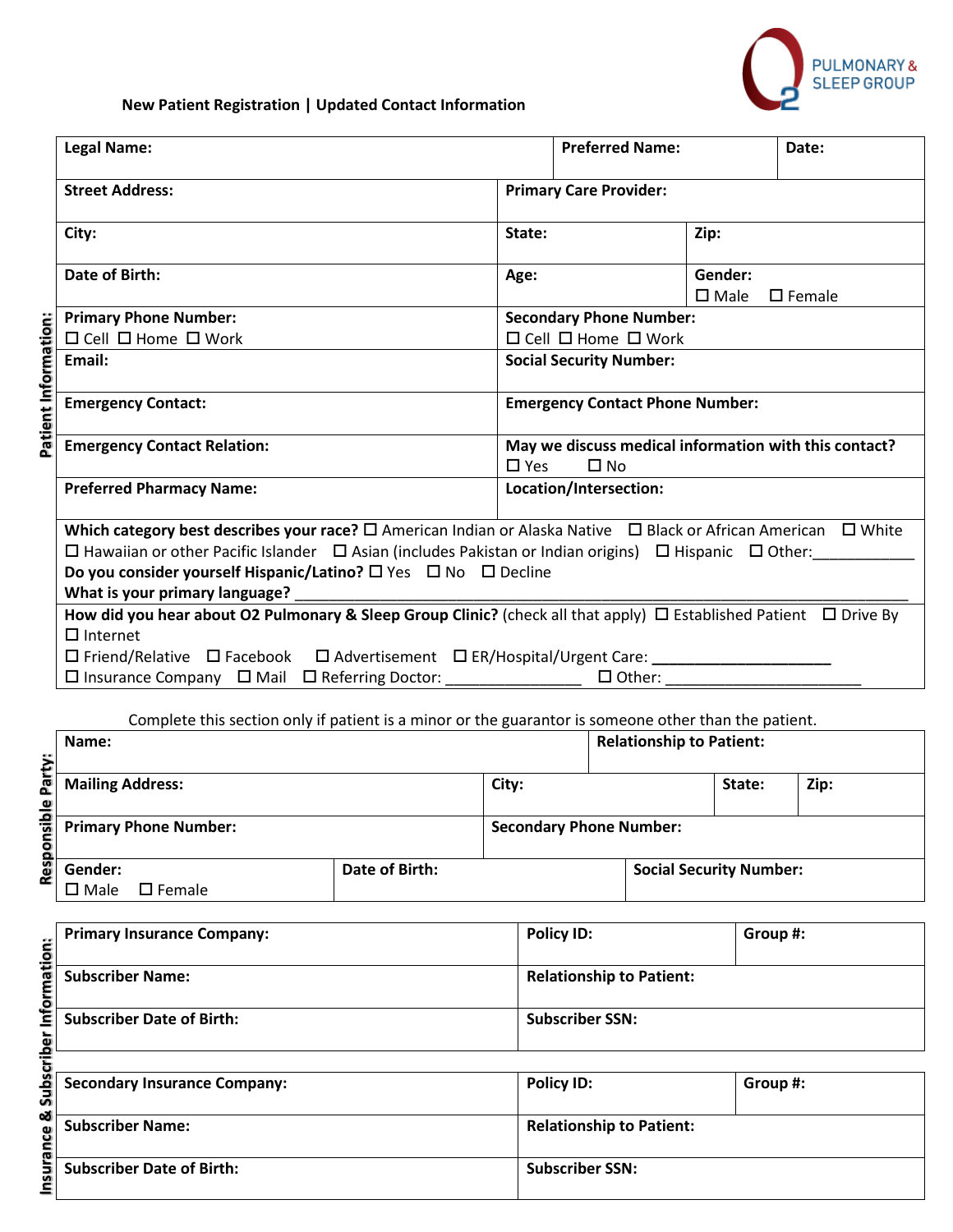My preferred method of communication regarding my **medical condition(s)** is indicated below **(check one):**  $\Box$  Home Phone  $\Box$  Work Phone  $\Box$  Cell Phone  $\Box$  Mailed Letter  $\Box$  Guardian  $\Box$  Secure Email  $\Box$  Patient Portal

If the above method of communication is by phone, please check the appropriate box below **(check one):**  $\square$  Leave a message with detailed information.  $\square$  Leave a message with a call-back number only.

*Please note that you are responsible for any charged incurred in receiving our communications. Please let our office know if you have any special directions or requests regarding our communication with you. For example, please let us know if you would like for us to call you at a different phone number for a particular test result or if you do not want to be contacted at all.*

Keeping our patient's information private is important to us and by default we will only disclose information related to the patient's **BILLING ACCOUNT** and **MEDICAL CONDTION(S)** to the **patient** or **legal guardian**.

If you would like to add additional contacts (other than the patient or legal guardian) that O2 Pulmonary & Sleep Group is allowed to disclose this type of information to, please complete the fields below and select the appropriate checkboxes based on your approval for each person you list.

| <b>Contact Name</b> |                                    | Relationship to Patient              | <b>Phone Number</b> |  |
|---------------------|------------------------------------|--------------------------------------|---------------------|--|
|                     | $\Box$ Billing Account Information | $\Box$ Medical Condition Information |                     |  |
|                     |                                    |                                      |                     |  |
|                     |                                    |                                      |                     |  |
|                     |                                    |                                      |                     |  |
| <b>Contact Name</b> |                                    | Relationship to Patient              | <b>Phone Number</b> |  |

There may be times when you need a friend or family member to pick-up a prescription order from your physician's office. In order for us to release a prescription to your family member or friend, we will need to have a record of their name. Prior to release of the prescription, your designee will need to present valid picture identification and sign for the prescription.

| Name:       | ר C<br>Dale.     |
|-------------|------------------|
| <b>Name</b> | $D - + \epsilon$ |
| .           | <b>Ducc</b>      |

|                             | (Patient initials) I wish to designate the following family member / friend to pick up an order on my behalf: |                                                                 |  |  |
|-----------------------------|---------------------------------------------------------------------------------------------------------------|-----------------------------------------------------------------|--|--|
| Prescription Order Pick-up: |                                                                                                               |                                                                 |  |  |
|                             |                                                                                                               |                                                                 |  |  |
|                             |                                                                                                               |                                                                 |  |  |
|                             | Do you exercise? □ Yes □ No                                                                                   | How many times per week? _________                              |  |  |
| Social History              | Do you drink alcohol? $\square$ Yes $\square$ No                                                              | Average # per day? ________                                     |  |  |
|                             | Do you currently smoke? $\square$ Yes $\square$ No                                                            | Age Started? ________ Average # of packs per day? ________      |  |  |
|                             | Are you a former smoker? □ Yes □ No                                                                           | Years smoked? _________                                         |  |  |
|                             |                                                                                                               |                                                                 |  |  |
|                             |                                                                                                               |                                                                 |  |  |
|                             |                                                                                                               | Date of last pneumonia vaccine: Date of last pneumonia vaccine: |  |  |